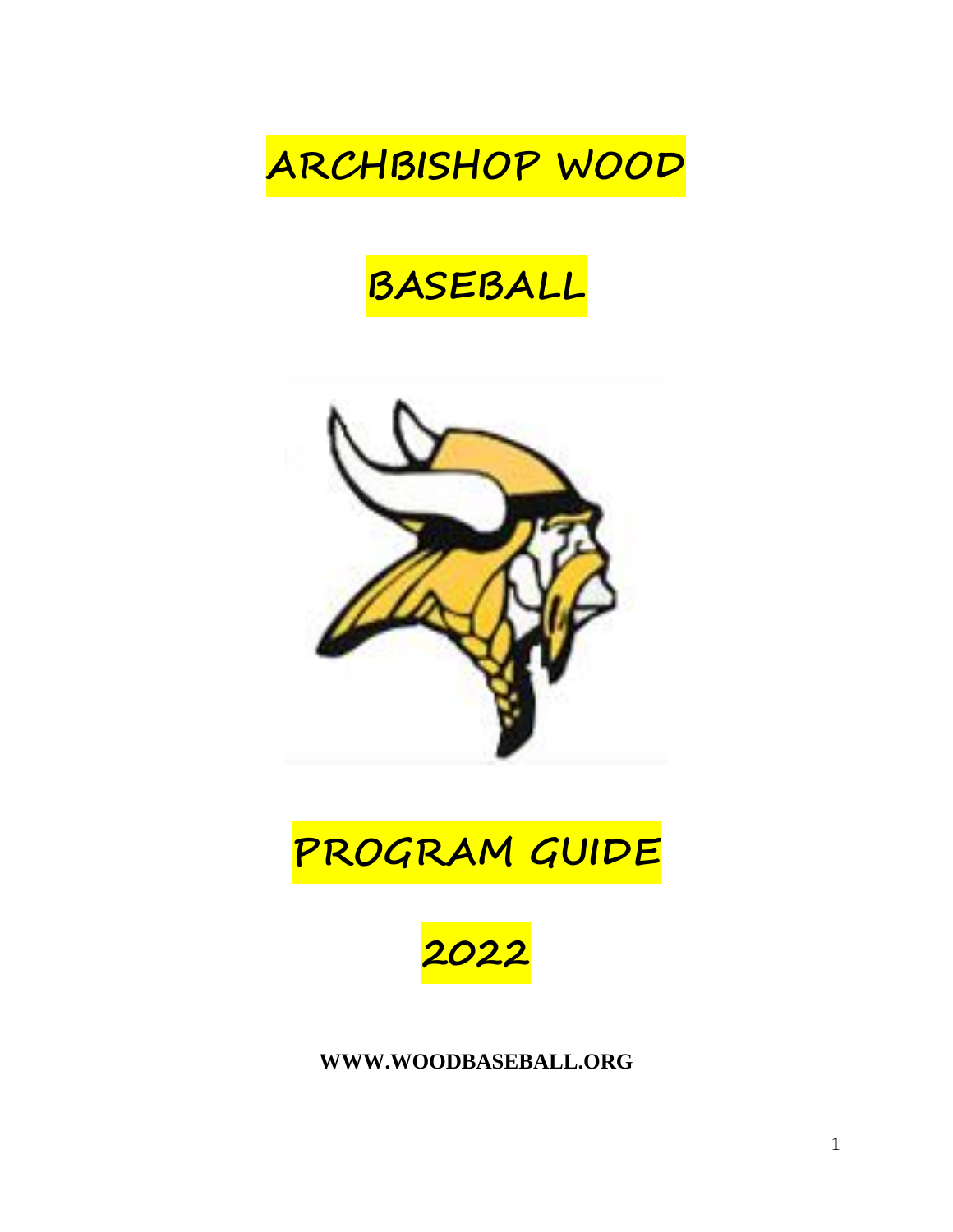### **Table of Contents**

- I. Sportsmanship
- II. Program Goals
- III. Expectations/Accountability of Players
- IV. Selection Process
- V. Communication Process
- VI. Expectations of Parents/Guardians
- VII. Expectations of Coaches
- VIII. Keys to a Successful Program
- IX. Tips for Successful College Visits

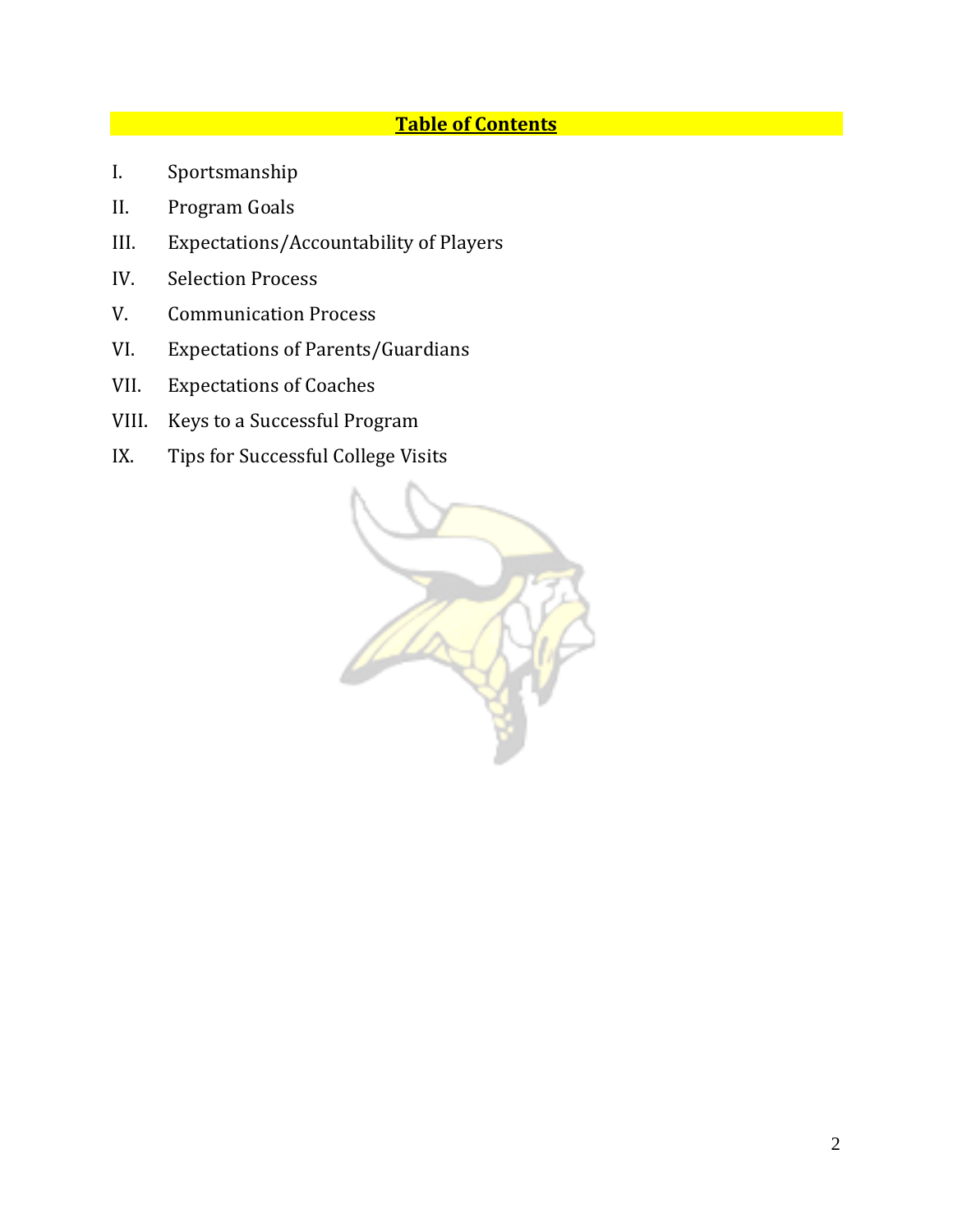#### **I. Sportsmanship**

All players in the Archbishop Wood Baseball Program are expected to conduct themselves in a mature and disciplined manner. It is important to remember the significance and responsibility of participating as a member of the baseball program. Each time you step onto the field, remember that you represent our school, our baseball program, your family and most importantly yourself.

#### **II. Program Goals**

- $\checkmark$  Develop student-athletes who are committed to achieving excellence in the classroom, on the field and in the community.
- $\checkmark$  Provide opportunities to learn, develop, and improve baseball skills and knowledge.
- $\checkmark$  Foster a culture of excellence, integrity and social responsibility.

#### **III.Expectations/Accountability of Players**

- $\checkmark$  Observe the rules and regulations as outlined in the Archbishop Wood student handbook.
- $\checkmark$  Remember your priorities:
	- 1) Academics
	- 2) Athletics
- $\checkmark$  The Archbishop Wood Baseball Program must be your first athletic priority when we are in-season. The high school baseball program is for those players who are fully committed to the game of baseball and our teams. The amount of time and effort it takes to be a part of this program is deep. We are looking for those who are committed to making themselves and the program the best possible.
- $\checkmark$  A player must prove that he is one of the best players whenever he is given the opportunity - practice counts! This should be something that every player thinks about each time he takes to the field.
- $\checkmark$  There are not enough games during the season to hope someone finally "comes around". Be prepared when the season begins.
- $\checkmark$  There is no such thing as "seniority", that gives a player priority to start or play.
- $\checkmark$  Playing time/Position(s) will not be discussed with parents. The coaching staff will always discuss position(s) and playing time with one another and the player, but the final decision is the up to the head coach. Game situations/line up, etc. will be determined based on what is in the best interest for the team.
- $\checkmark$  Work schedules, vacations, doctor's appointments, etc. must be scheduled around high school baseball games, practices and team events.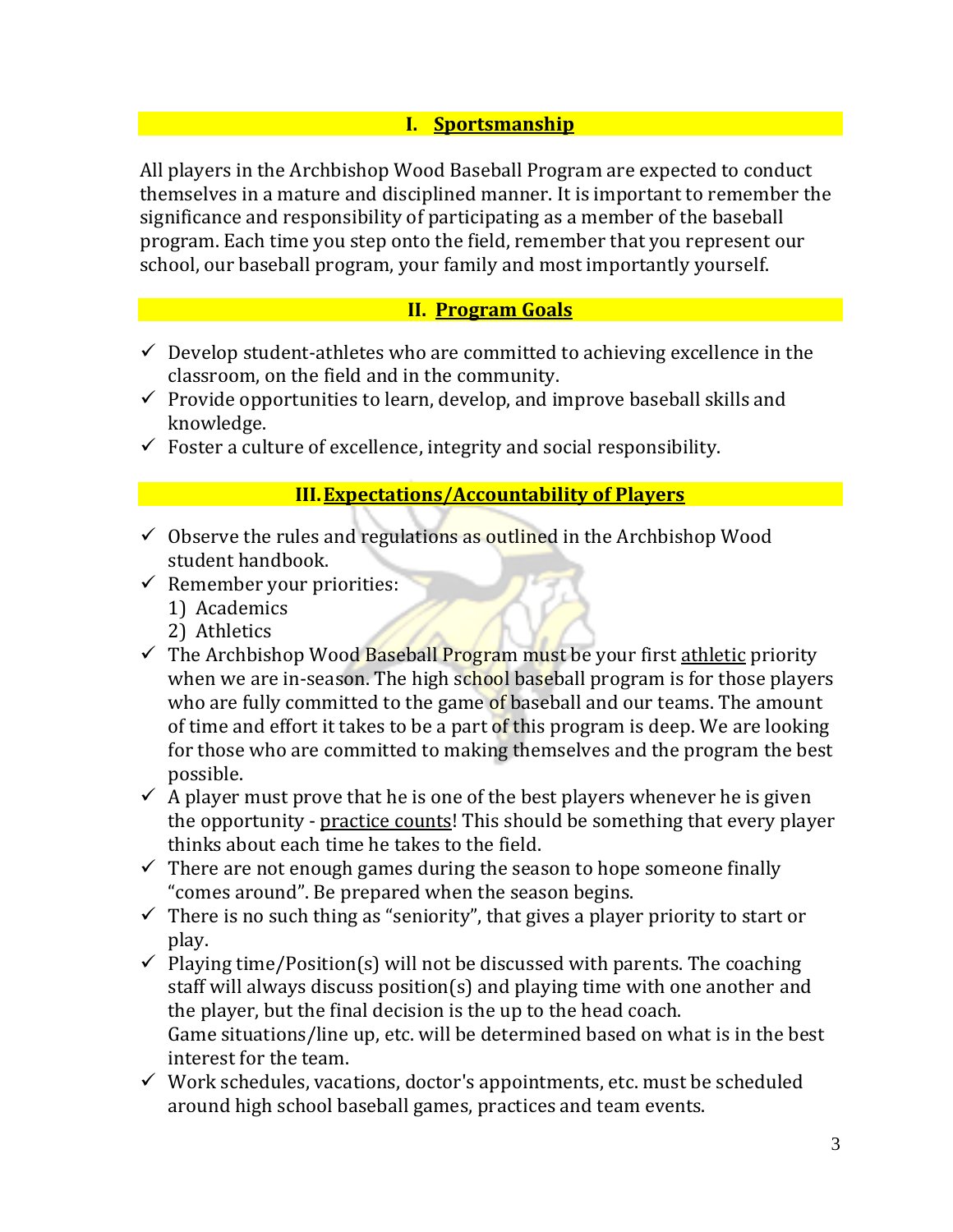- $\checkmark$  Anyone who pitches at the Freshman & Junior Varsity level for the AWHS program is not to pitch for any other team (In-House, Travel, Tournament Team) until the high school season is over. This is for the safety of the players and in the best interest of the AWHS team.
- Know your role and understand it. If the player has a question, ask at the appropriate time.
- $\checkmark$  Put the team ahead of personal goals. Encourage your teammates.
- $\checkmark$  Exercise the "Grandma Rule" for Instagram, Snapchat and other social media.
- $\checkmark$  Take responsibility for own actions.

### **PRACTICE & GAMES**

- $\checkmark$  Be on time and attend all practices, games and other team events. Any player that has a valid reason to miss a practice, game or team event must personally contact his direct head coach.
- $\checkmark$  Be prepared with proper attire and equipment.
	- $\triangleright$  Practice: a baseball t-shirt, baseball pants with belt, pullover fleece/sweat shirt, hat, socks, spikes/turfs, glove and protective gear.
	- $\triangleright$  Game Day: a clean uniform (jersey, baseball pants with belt), hat, socks, spikes, glove and protective gear. Standard AWHS apparel only. If a player arrives without the above, they will not play in the game. Be prepared.
- All injuries should be reported to the head coach and trainer **immediately**.
- $\checkmark$  Be coachable; must be willing to listen and learn.
- $\checkmark$  Every player is responsible maintaining his own baseball equipment.
- $\checkmark$  Before, during and after all practices and games each player will be assigned a responsibility. Players are expected to carry out their responsibility to the best of their ability.

### **THE CLASSROOM**

Strive for excellence. Do not be satisfied with "just getting by." Poor grades may affect your athletic eligibility or your admittance into the college of your choice. Your classroom behavior reflects the type of student-athlete we keep in this program.

Detentions and/or other related offenses can result in suspension and/or dismissal from the program at the discretion of the head coach.

### **IV. Selection Process**

- $\checkmark$  An athlete must be academically eligible to tryout.
- $\checkmark$  An athlete must complete their Physical and Transportation Form (online).
- An athlete & their parent/guardian must sign the "Program Guide" (Page 9).
- $\checkmark$  Players may tryout at their primary position and secondary position.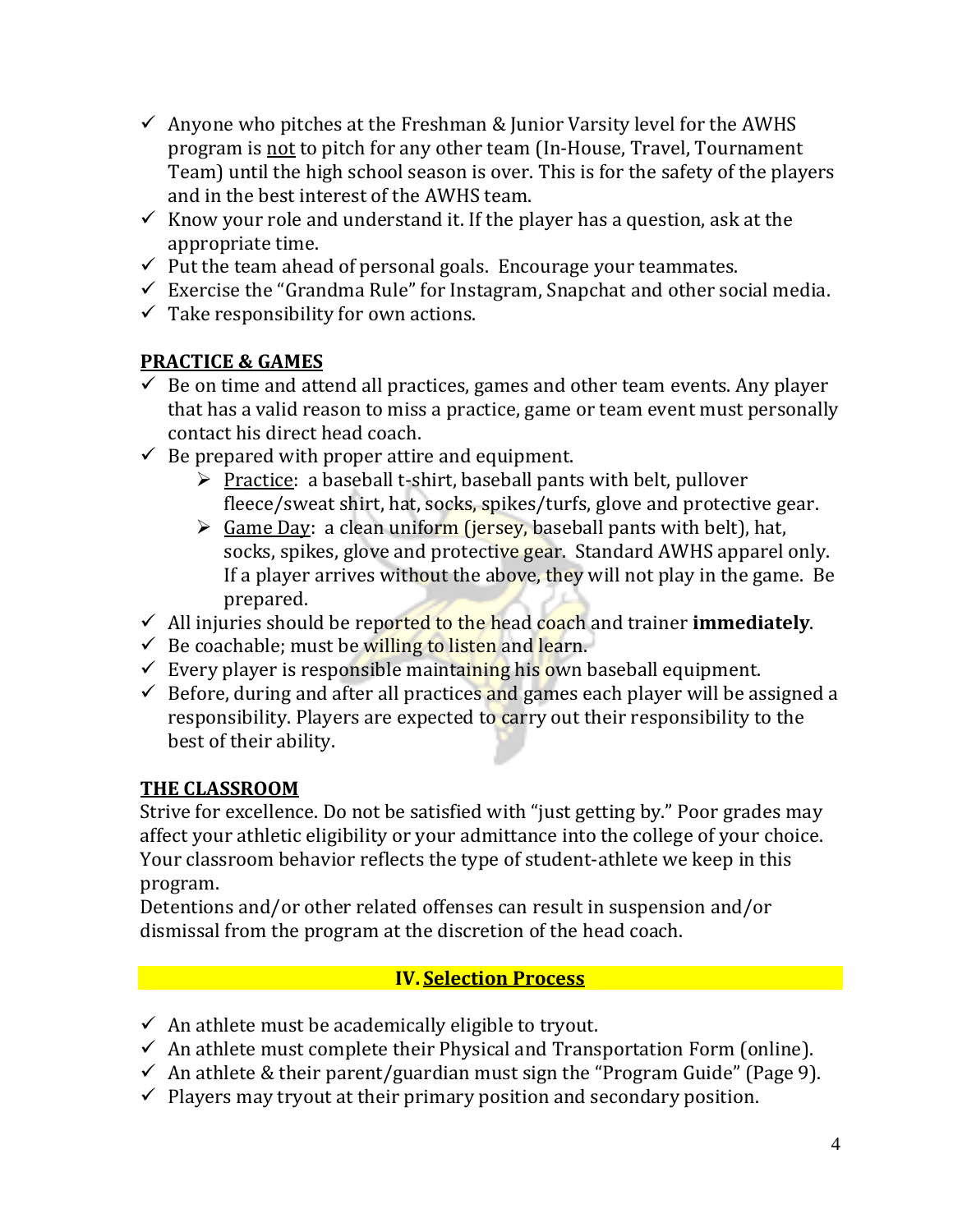#### **Freshman Baseball**

The Freshman Team will consist of ninth graders. The number of players we roster may vary from season-to-season but, typically, in the range of 14-16 or as deemed necessary by the head coach. A player's projected role will be communicated by the head coach prior to being rostered. The Freshman Team requires a minimum of 5 days per week commitment.

### **Junior Varsity Baseball**

The Junior Varsity Team will consist primarily of sophomores. Based on the needs of the program the JV Team may include juniors and freshmen. The number of players we roster may vary from season-to-season but, typically, will be no more than 16 or as deemed necessary by the head coach. A player's projected role will be communicated by the head coach prior to being rostered. The Junior Varsity Team requires a minimum of 5 days per week commitment.

#### **Varsity Baseball**

The Varsity Team will consist primarily of juniors and seniors. Based on the needs of the program the Varsity Team may include sophomores and freshmen who demonstrate the ability to start or be a key contributor in the current year. At this level, the best players on the team will play. This recognizes the realities of interscholastic competition and the rigor of high school baseball. A starter is a starter - a backup is a backup. This is based on performance, attitude, work ethic, commitment to our program, etc. A player's projected role will be communicated by the head coach prior to being rostered. Varsity team members may not play with any other team while we are in-season. This is for the safety of the players and in the best interest of the AWHS team. The total number of players may vary from season-to-season but, typically, will be in the 16-18 range for positional players, plus PO's/specialty players deemed necessary by the head coach. The Varsity Team requires a minimum of 6 days per week commitment.

#### *Please note:*

- $\checkmark$  No player is guaranteed a roster spot in the current year because he was a part of the program the previous year.
- $\checkmark$  No player is guaranteed a roster spot in the current year due to his voluntary participation in off-season workouts.

#### **V. Communication Process**

When a player or his parent/guardian have a question or concern regarding the program, it is important to keep in mind the following communication process that has been adopted by the baseball program.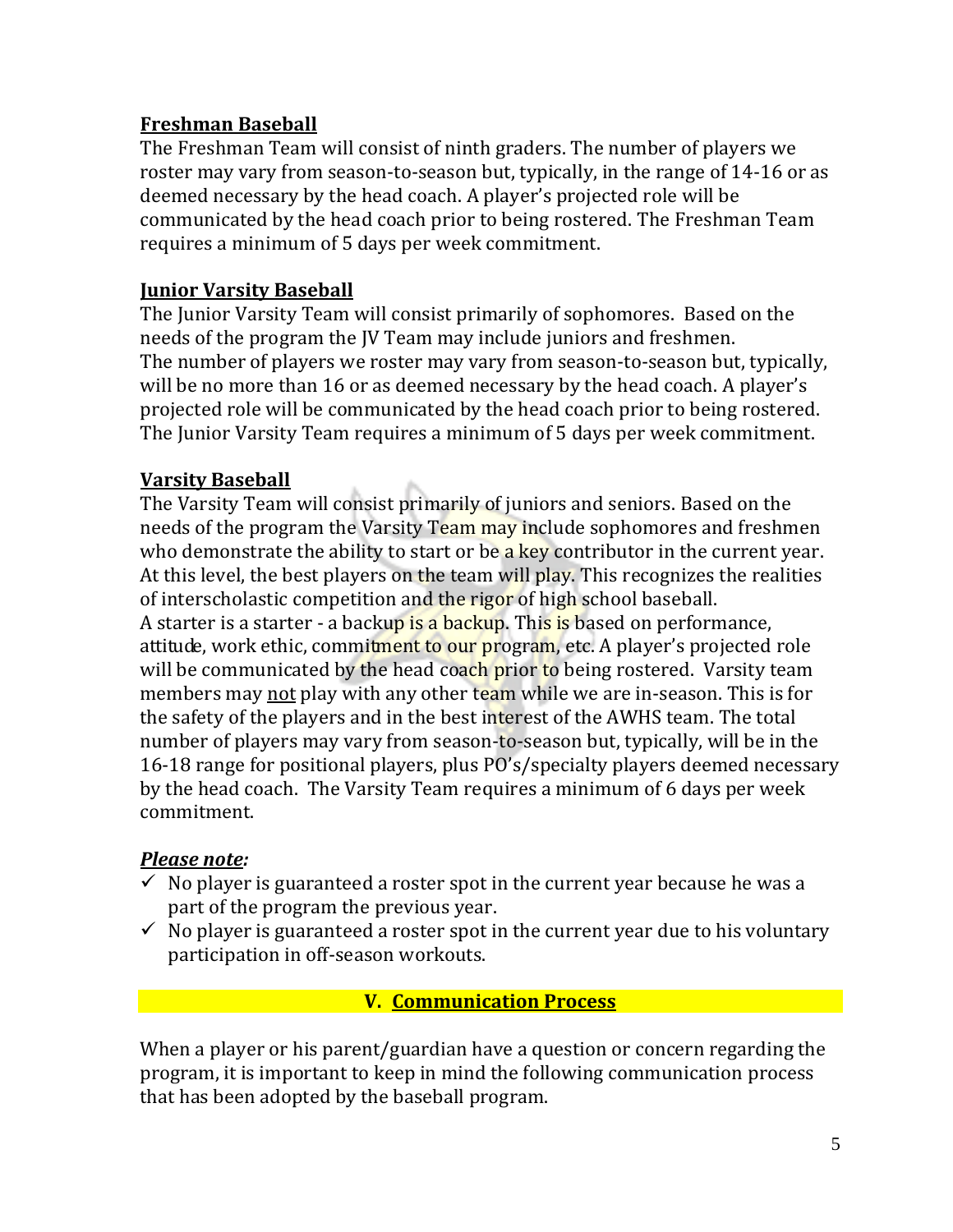- $\checkmark$  The player should contact his head coach to schedule an appropriate time and place to discuss questions or concerns in a positive, mature manner. Player  $\rightarrow$  Coach  $\rightarrow$  Player  $\rightarrow$  Parent
- $\checkmark$  All discussions should focus on **individual** questions or concerns. The performance and ability of another player will never be a subject of discussion. This is contrary to our team values of mutual respect and support.

#### **VI. Expectations of Parents/Guardians**

We understand that Parents/Guardians play a vital role in the development of student-athletes and the success of our program. Therefore, we put forth the following as positive expectations:

- $\checkmark$  Be a positive role model through their own actions to make sure their child and any other has the best athletic experience possible.
- $\checkmark$  Be a "team" fan, not just a "my kid" fan.
- $\checkmark$  Do not instruct their child or any other during practices or games. Coaches coach, Players play and Parents parent.
- $\checkmark$  Show respect to all players, coaches and umpires. Criticism can only do more harm than good.
- $\checkmark$  Refrain from making negative comments about players, coaches or umpires in any player's presence. This will help avoid planting negative seeds in a player's head that can negatively influence motivation and overall experience.
- If there is a concern, take the time to talk with coaches in an appropriate manner, including proper time and place. Questions the coaching staff will not answer: Why isn't my son playing? Why is player "X" playing? Why is your lineup the way it is? etc. These are coaching staff decisions.
- $\checkmark$  Praise players in their attempt to improve as students-athletes.
- $\checkmark$  Recognize and show appreciation for an outstanding play by either team.

### **. VII. Expectations of Coaches**

We understand that Coaches play a vital role in the development of studentathletes and the success of our program. Therefore, we put forth the following as positive expectations:

- $\checkmark$  Be honest with players, i.e. role on team, ability level, attitude, work ethic, etc.
- $\checkmark$  In regard to playing time, every player will be treated fairly, but fair does not mean equal. The best players in the program will play the most at every level.
- $\checkmark$  Establish a realistic team goal or vision and communicate that to players.
- $\checkmark$  Encourage and assist players to set goals to achieve their highest academic & athletic potential.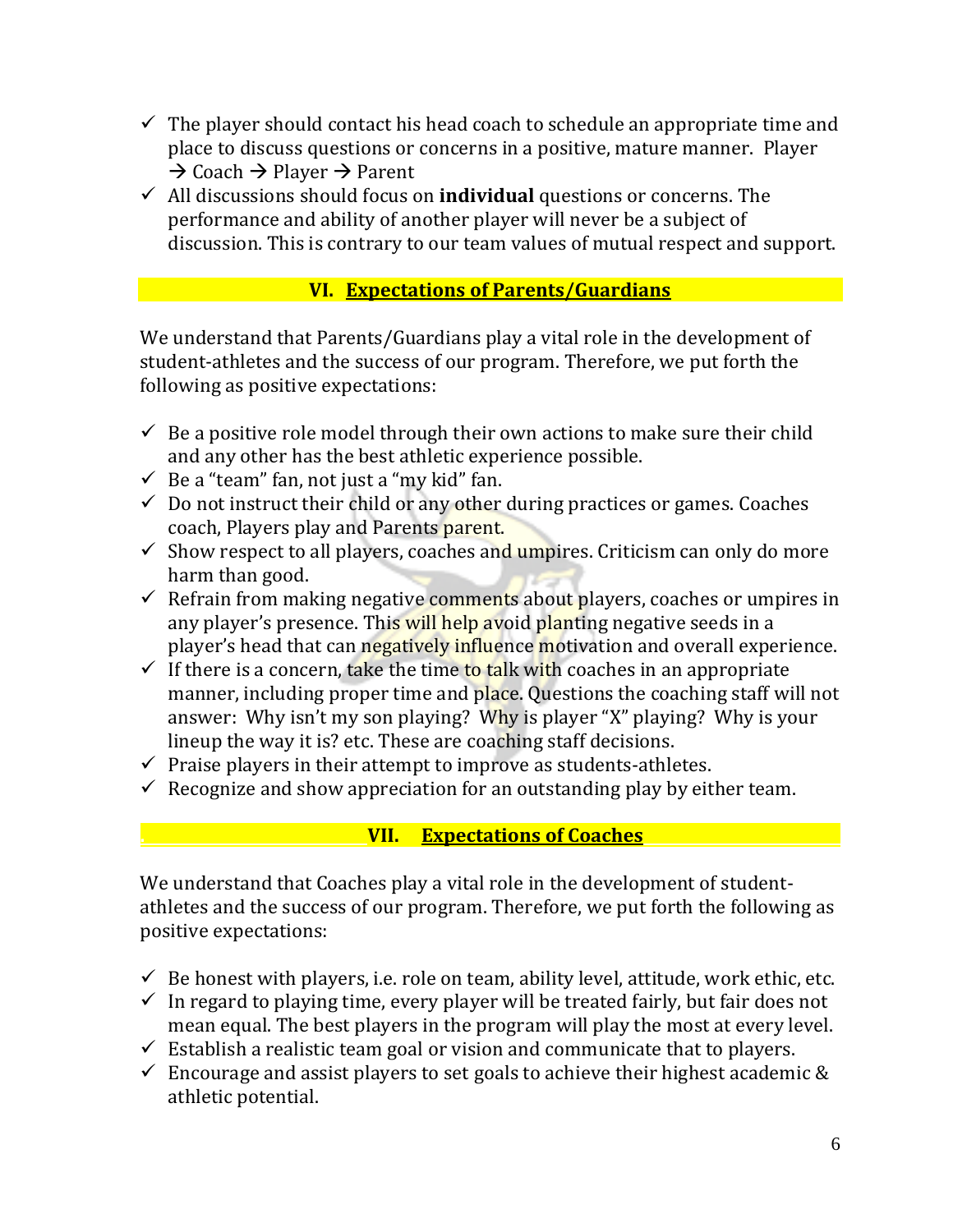- $\checkmark$  Provide a safe and structured environment for practice and games.
- $\checkmark$  Promote the importance of prevention, care and treatment of athletic injuries.
- $\checkmark$  Promote personal fitness.
- $\checkmark$  Teach and abide by the rules of the game in letter and in spirit.
- $\checkmark$  Strive for excellence in coaching skills and techniques.

#### **VIII. Keys to a Successful Program**

If our program shows the ability to follow this philosophy, we will always be in a position to win. We may not win them all but we will have given ourselves the chance.

#### *I. TEAM*

- A. Play hard
- B. Practice hard
- C. Trust one another
- D. Believe in one another
- E. Play with confidence
- F. Pick each other up
- G. Execute
- H. Keep a positive attitude

### *II. PITCHERS*

- A. Challenge hitters
- B. Throw strikes
- C. Work ahead of hitters
- D. Keep ball down
- E. FOCUS

### *III. DEFENSE*

- A. Make the routine plays
- B. Remember, great plays happen, routine plays win ballgames
- C. Deny the big inning
- D. Take away individual hitters' tendencies
- E. Cover every base
- F. FOCUS

#### *IV. OFFENSE*

- A. Focus on one pitch at a time
- B. Swing at strikes
- C. Hit line drives to all fields
- D. Run the bases with the desire to always take an extra base
- E. Do not miss signs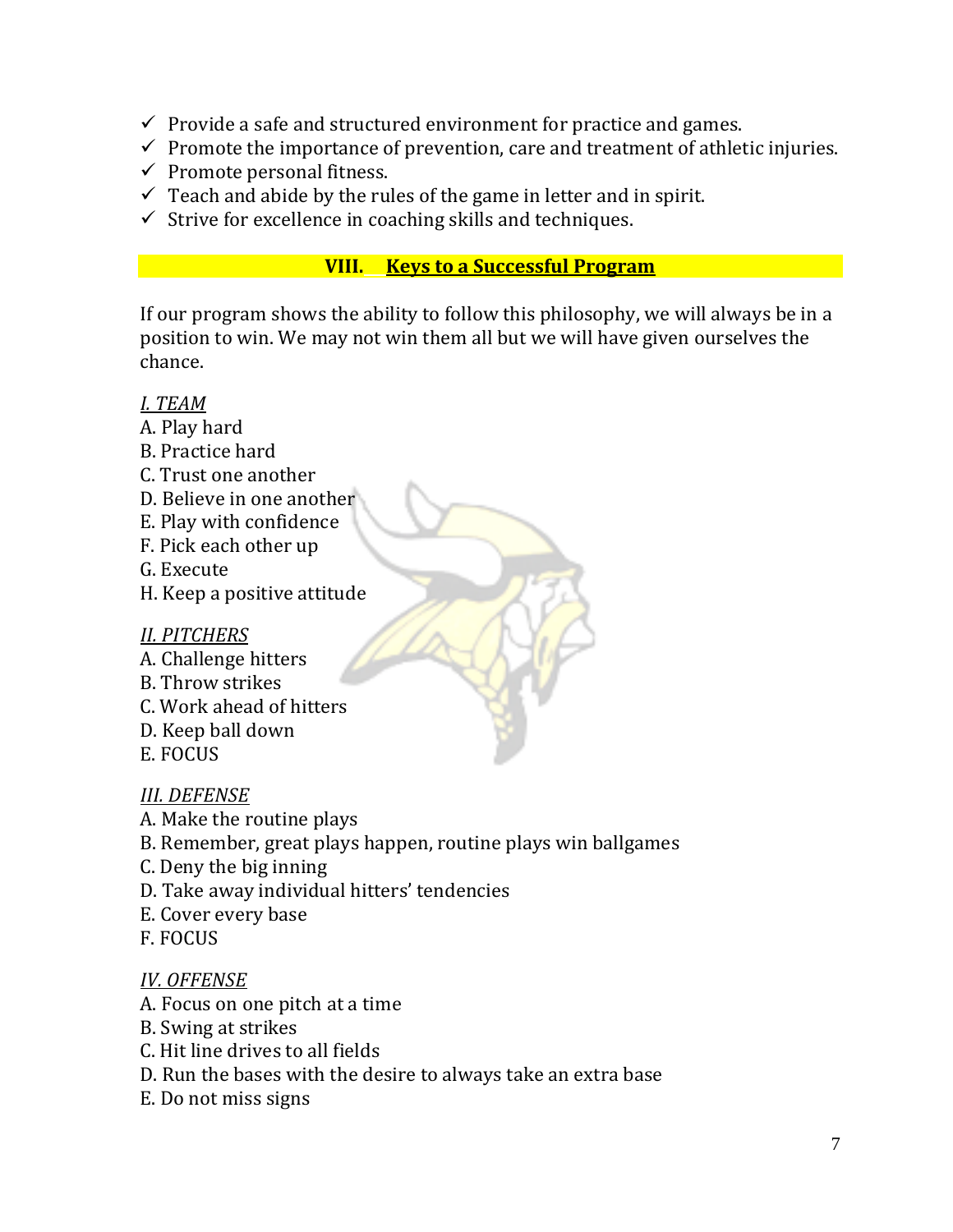#### **IX.** Tips for a Successful College Visit

#### **Dress appropriately. The following are some examples of some do's and don'ts:**

**Do's**<br>**Don'ts Don'ts**<br>**A. Always wear clean, wrinkle free clothes. A. Never wear "other team" gear.** A. Always wear clean, wrinkle free clothes.

- B. Wear little or no jewelry. B. Never wear sloppy jeans.
- C. Have clean, neatly cut hair. C. Never wear earrings.
- D. Always have shirt tucked into pants. D. Never wear a hat.

- 
- 
- 
- 
- **Give a firm handshake.** When meeting all coaches, secretaries, or athletic directors, or professors, you should always shake their hand with confidence as you look them in the eyes.
- **Be sure to give the coach your undivided attention.** Always look the coach in the eyes when you talk. Do not look away or gaze out the window.
- $\checkmark$  **Be prepared.** Take the time to find out about the institution that you are visiting. Check out their web site, read their team media guide, or find another publication that will provide you with some insight.
- $\checkmark$  **Be honest.** Always answer questions in a sincere and honest manner.
- **Speak for yourself.** While it is important for your parent or guardian to clarify any questions they may have, it is important that you do most of the talking. The coach wants to get a feeling of how you express yourself and who you are.
- $\checkmark$  **Show an interest in the school.** Explain why the school is a good fit for you both academically and athletically. Discuss what you can bring to the "whole" program.
- $\checkmark$  Ask questions. After answering any questions the coach may have, be sure to discuss any questions or concerns you have. Asking questions will show that you have a sincere interest in the program. \*Bring one!
- $\checkmark$  **Shake hands before leaving the office.** When the visit is over, stand up and shake hands with the coach. Tell him that you enjoyed the visit and thank him for spending some time with you.
- **Send a Thank You Letter.** Forward a letter thanking the coach for taking the time to meet with you. This will also allow you to show a continued interest in his program as well as provide you the opportunity to send an updated schedule, video, or other valuable information.